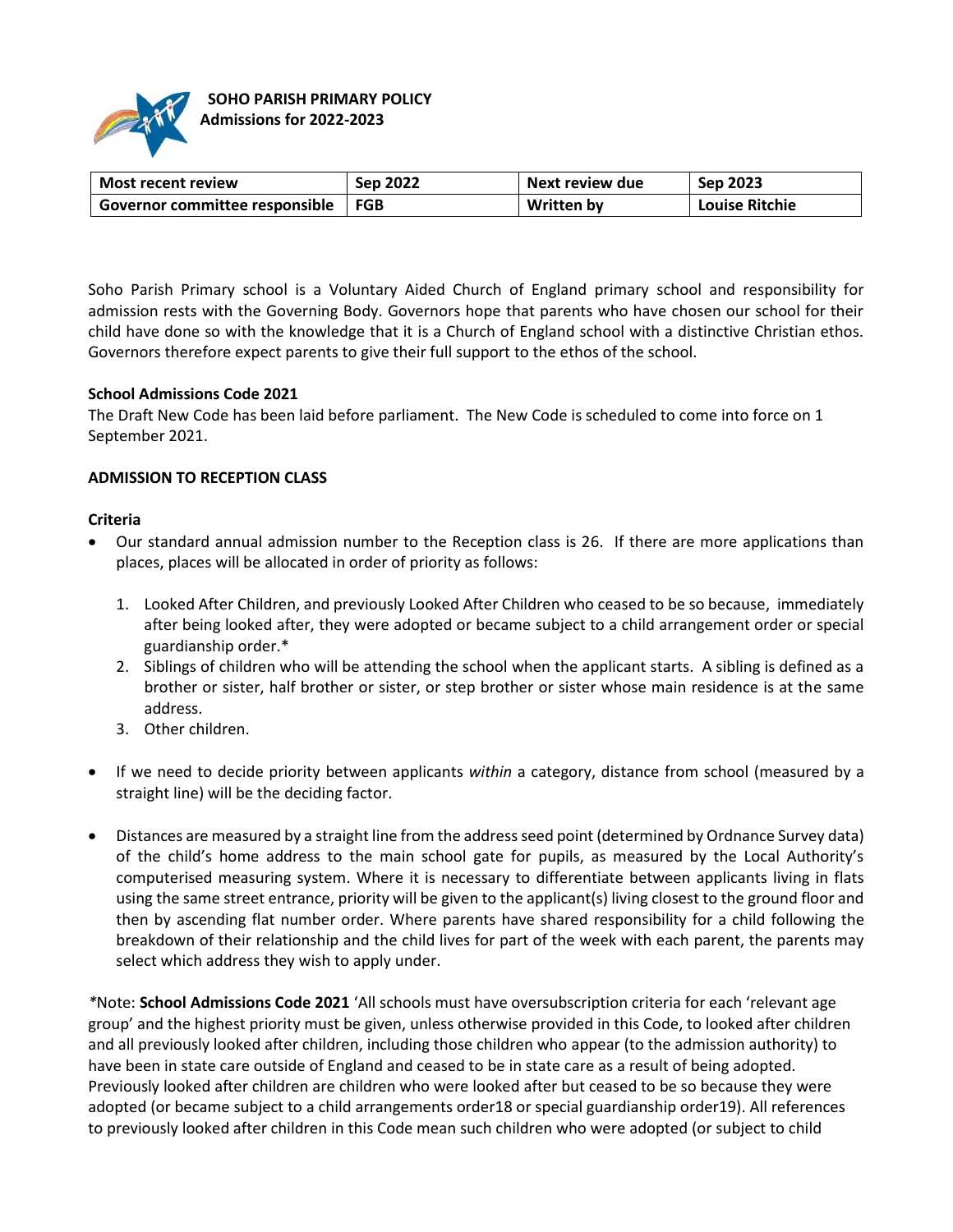arrangements orders or special guardianship orders) immediately following having been looked after and those children who appear (to the admission authority) to have been in state care outside of England and ceased to be in state care as a result of being adopted. Oversubscription criteria must then be applied to all other applicants in the order set out in the arrangements.'

Application procedure and timetable

- Applications for our Reception class 2022-23 should be made via the Common Application Form for your home local authority either online (preferable) or on paper and returned to them by **15th January 2022**. The website portal for Westminster residents is **westminster.gov.uk/admissions.**
- There is **no** supplementary form for admission to Soho Parish.
- Your Authority will inform parents of the outcome of their application on **16th April 2022**.
- $\bullet$  Late applicants (whose forms are received after 15<sup>th</sup> January 2022) will be offered the opportunity to remain on the waiting list and will be offered places, should these become available, following the same priority order as above.

# **Offers & deferrals of places**

Where a place is offered, it is for a full-time place from the September following the child's fourth birthday;

The place may be deferred until later in the school year but not beyond the point at which the child reaches compulsory school age (the term after their fifth birthday) or beyond the start of the final term of reception. This means that:

- Children born between 1st September to 31st December have the right to defer entry until **January**  within the same academic year
- Children born between 1st January and 31st March have the right to defer entry until **April** within the same academic year
- Children born between 1st April and 31st August have the right to defer entry until **April** within the same academic year. Technically this is not the first term after their child's 5th birthday, however the Admissions Code states the deferral cannot be "beyond the beginning of the final term of the school year".
- The school will hold any deferred place for the child.
- Where parents wish, a child may attend part-time until they reach compulsory school age.
- For children whose fifth birthday falls between 1 April 2021 and 31 August 2022, parents who do not wish them to start school in school year 2022-23, but to be admitted in September 2023 for school year 2023-24, should discuss this with the school at an early stage and read section C) below.

We strongly encourage parents who may be considering deferred entry or part-time schooling to discuss this with the school in advance of entry.

# **A) ADMISSION TO OTHER YEAR GROUPS**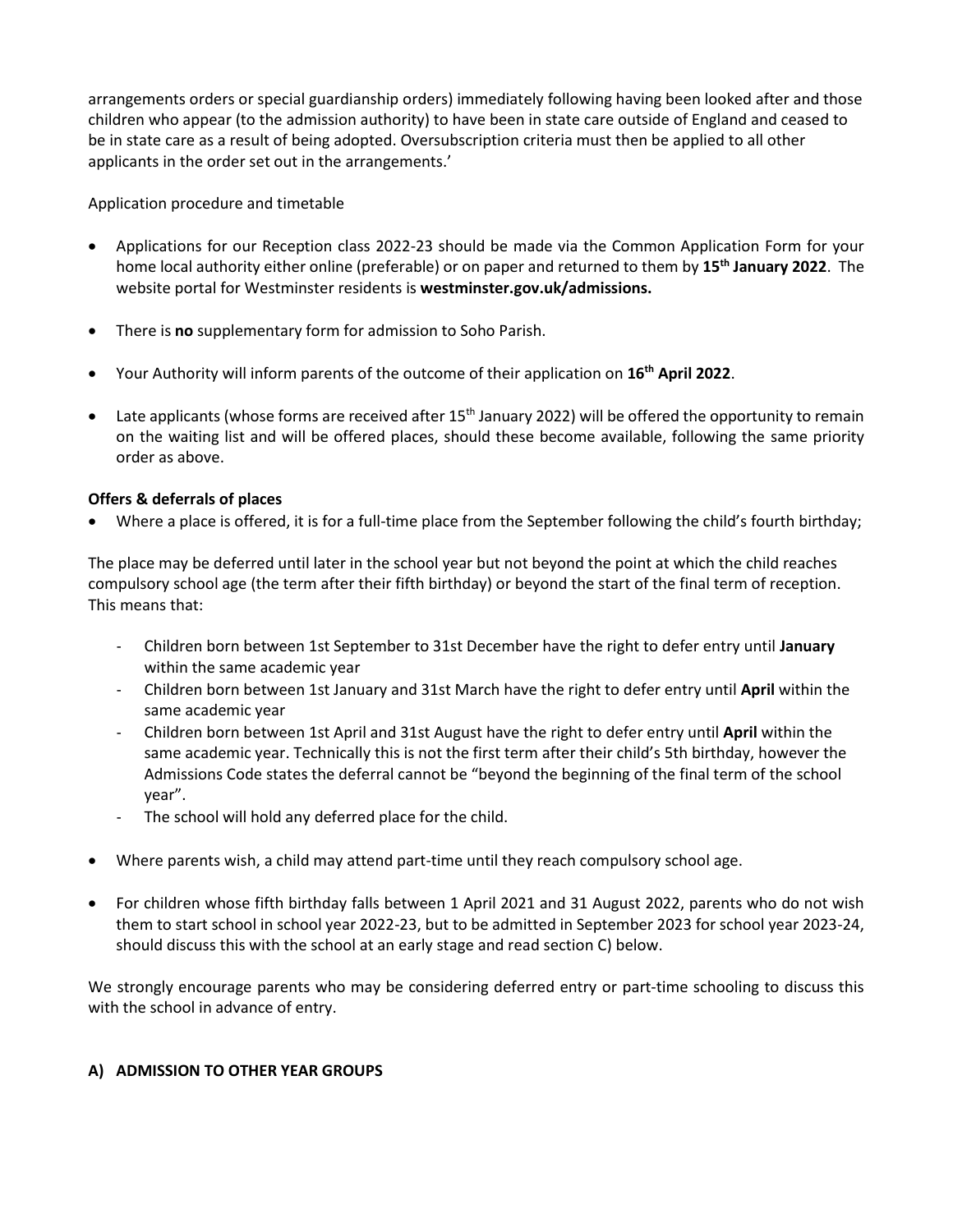We can admit children at any time, subject to there being a place available. If you are interested in applying, we strongly suggest that you first contact the school to arrange a visit. If we do not have a place available, you may ask to be placed on our waiting list.

## **Criteria**

 The same criteria as outlined for Reception in Section A will be applied to waiting-list applicants seeking places in other year groups.

## **Application procedure and timetable**

- Westminster is our admission authority. The 2021 Admissions Code states '*In 2021, local authorities must publish information on their website by 31 October 2021 to explain how in-year applications can be made and how they will be dealt with from 1 November 2021 until 31 August 2022. In all subsequent years, local authorities must publish information on their website by 31 August at the latest each year to explain how inyear applications can be made and how they will be dealt with from 1 September onwards in that year.'*
- Parents seeking an in-year place should apply following the guidelines above and also contact the school directly. Offers are then coordinated by the school in conjunction with the local authority.
- Where an in-year offer has been made, applicants will be expected to respond in writing within 1 week, after which the place may be offered to the next applicant on the waiting list.
- Once an offer has been accepted, the child will be expected to start school as soon as possible, with the exact date being agreed between the head teacher and parents.
- The school does not hold places open for other year groups.

## **B) ADMISSION ARRANGEMENTS OUT OF THE NORMAL AGE GROUP**

- Any request for admission out of the normal age group should be made directly to the school in writing.
- Decisions will be made on the circumstances of each case and the best interests of the child. Parental views, academic achievement, social and emotional development and where relevant medical views will be taken into consideration. The views of the school's headteacher will also be taken into account. The reasons for the decision will be clearly set out.
- For Reception class, parents may decide not to apply for a Reception place in the school but to apply for a Year 1 place in September 2022. Parents should be aware that the Year 1 group may have no vacancies as it could be full with children transferring from Reception. Alternatively, they may decide to apply in the normal round (no later than 15<sup>th</sup> January 2022) for a Reception Year place in September 2022, but would need to provide strong supporting reasons for seeking a place outside the normal year group and apply as outlined above.

## **C) NURSERY ADMISSIONS**

- If we do not fill all places in the reception cohort, the governors will consider taking nursery pupils up to a maximum of 12.
- **Parents should contact the school for an application form. The deadline for applications is 19th April 2022.**
- Where a place is offered, it is for a 15 or 30-hour place from the September following the child's third birthday.